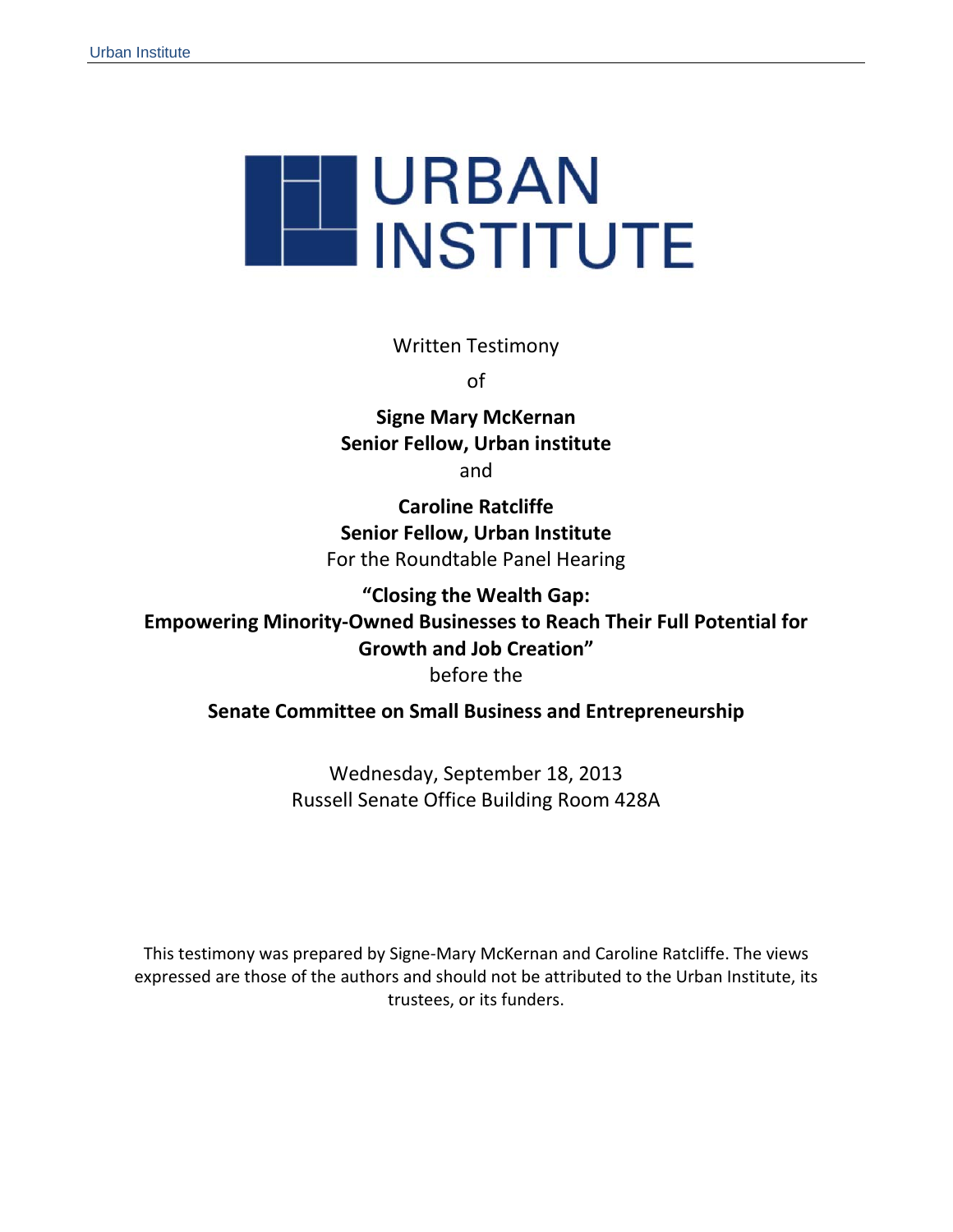Chair Landrieu, Ranking Member Risch, and members of the committee, we thank you for the opportunity to testify about closing the racial wealth gap.

When it comes to economic gaps between whites and families of color in the United States, income inequality tells only part of the story. Urban Institute research shows that the racial wealth gap is three times larger than the racial income gap.<sup>[1](#page-1-0)</sup> This distinction is important because wealth is where economic opportunity lies.

Wealth isn't just money in the bank, it's insurance against tough times, tuition to get a better education and a better job, capital to build a small business, savings to retire on, and a springboard into the middle class.

Urban Institute analyses of wealth accumulation over the life cycle show that the racial wealth gap grows sharply with age. When people are in their 30s and 40s, whites have about 3.5 times more wealth than people of color. By the time people reach their early to mid-60s—near their peak wealth-building years—whites have about 7 times the wealth of people of color.

African American and Hispanic families are not on the same wealth-building path as white families. They are less likely to own homes and retirement accounts, so they miss out on these traditionally powerful wealth-building tools. African American and Hispanic families also start out behind. For example, [they](http://www.urban.org/publications/412644.html)  [are five times less likely to receive a large gift or inheritance than a white family.](http://www.urban.org/publications/412644.html)<sup>[2](#page-1-1)</sup> These are dollars that can be used for important investments, such as higher education, down payment on a home, or to invest in a small business.

Today's skewed federal subsidies exacerbate the disparity in wealth holdings and the racial wealth gap. The federal government spends billions of dollars annually to support wealth-building (via the mortgage interest deduction and preferential tax treatment of retirement savings). Because these subsidies go through the tax code, they primarily benefit high-income families, disproportionately leaving out African Americans and Hispanics who have lower income.

Reforming wealth-building policies so they benefit all families, and helping families enroll in automatic savings vehicles, will help improve wealth inequality and promote saving opportunities for all Americans.

Five specific suggestions to close the racial wealth gap are:

#### **1. Make homeownership tax subsidies more progressive**

Homeownership has long been the primary saving mechanism for low- and middle-income families and can be a stepping stone to the middle class. Low-income families generally miss out on homeownership subsidies operating through the tax system. For example, more than 70 percent of the mortgage interest deduction benefits go to the top fifth of taxfilers (by income). Low-income families are further disadvantaged if those subsidies raise housing prices, especially in urban areas where land is scarce. A first-time homebuyers tax credit targeted to low-wealth families and strategies to reduce barriers to homeownership would help reduce the wealth gap.

 $\overline{a}$ 

<span id="page-1-0"></span><sup>&</sup>lt;sup>1</sup> "Less Than Equal: Racial Disparities in Wealth Accumulation," by Signe-Mary McKernan, Caroline Ratcliffe, Eugene

<span id="page-1-1"></span>Steuerle, and Sisi Zhang, April 2013, available at http://www.urban.org/publications/412802.html.<br><sup>2</sup> "Do Financial Support and Inheritance Contribute to the Racial Wealth Gap?" by Signe-Mary McKernan, Caroline Ratcliffe, Margaret Simms, and Sisi Zhang, September 2012, available at

[http://www.urban.org/publications/412644.html.](http://www.urban.org/publications/412644.html)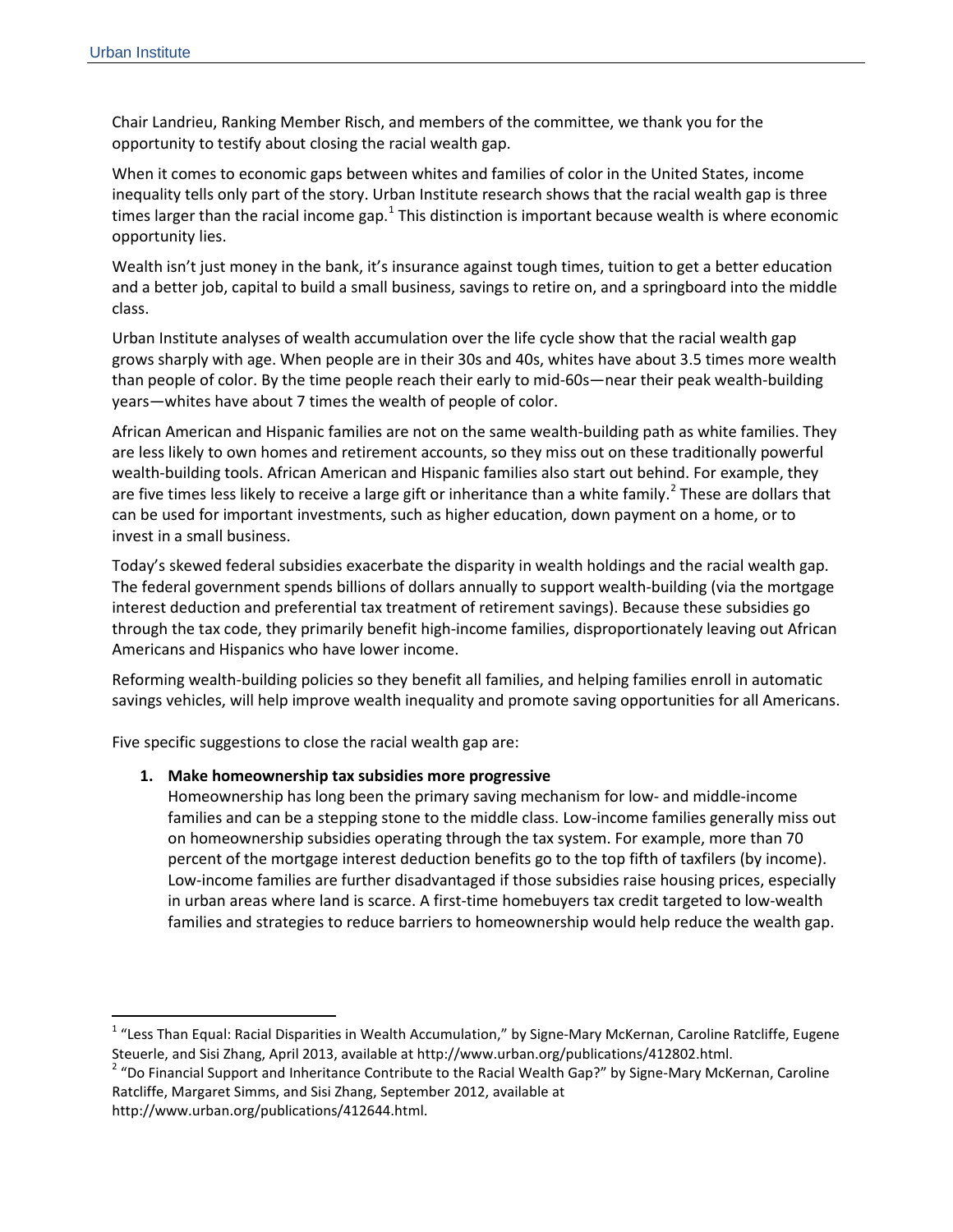$\overline{a}$ 

**2. Promote retirement savings through automatic individual retirement accounts (IRAs) and expand the Saver's Credit**

To help the nearly half of U.S. workers who do not have an employer-sponsored savings plan, enact federal legislation to create automatic IRAs and expand the Saver's Credit. Automatic IRAs could particularly help low-wage workers save for retirement, as they are less likely than higherwage workers to have an employer-sponsored retirement plan.With this program, employers that do not offer a savings plan would use their payroll system to automatically deposit a portion of employees' earnings into an IRA. There is no cost to employers (beyond a small administrative fee, which is usually covered by a credit). Any employee who did not want to participate in the program would have to take steps to opt out. This is an important design feature, as automatic enrollment in 401(k) programs has been found to substantially increase 401(k) participation. Coupling automatic IRAs with an expansion of the Saver's Credit will help boost incentives for low-income families to save for retirement and increase their stock of assets available for retirement security.

#### **3. Reauthorize the Assets for Independence program**

The Assets for Independence program, established by the Assets for Independence Act (1998), is the largest source of funding for individual development accounts (IDAs) in the United States. IDAs are personal savings accounts targeted at low-income households that encourage them to save for specific investments (e.g., postsecondary educational advancement, a home, or a business) by matching earned income deposits and providing other program supports[. Research](http://www.urban.org/uploadedpdf/412439-Assets-for-Independence-Program-Literature-Review.pdf) finds that participating in an IDA program increases the likelihood an individual becomes a homeowner, starts or expands a business, or pursues postsecondary education.<sup>[3](#page-2-0)</sup> Further, joint Urban Institut[e research](http://www.urban.org/uploadedpdf/412064_weathering_the_storm.pdf) finds that foreclosure rates for IDA homebuyers were one-half to one-third the rate for other low-income homeowners in the same communities.<sup>[4](#page-2-1)</sup>

#### **4. Increase access to high-quality education for low-wealth families**

Wealth disparities are passed from generation to generation. Higher wealth families can buy high-quality education by buying a home in a wealthy school district or sending their children to private schools. Large gifts and inheritances play a further role in perpetuating the racial wealth gap. As mentioned above[, African American and Hispanic families are five times less likely to](http://www.urban.org/publications/412644.html)  [receive a large gift or inheritance than a white family.](http://www.urban.org/publications/412644.html)<sup>[5](#page-2-2)</sup> These are dollars that can be used for important investments, such as higher education, a home, or a small business. Public policies that subsidize education, for example, could enable families without sources of large gifts to go to college, boosting their earning capacity and, with it, their ability to accumulate wealth.

<span id="page-2-0"></span><sup>&</sup>lt;sup>3</sup> "Final Literature Review: Evaluation Design for the Next Phase Evaluation of the Assets for Independence Program," by Erica H. Zielewski, Caroline Ratcliffe, Signe-Mary McKernan, Lissa Johnson, and Michael Sherraden, May 2009, available at http://www.urban.org/publications/412439.html.<br><sup>4</sup> "Weathering the Storm: Have IDAs Helped Low-Income Homebuyers Avoid Foreclosure?" by Ida Racemacher,

<span id="page-2-1"></span>Kasey Wiedrich, Signe-Mary McKernan, Caroline Ratcliffe, and Megan Gallagher, April 2010, available at [http://www.urban.org/publications/412064.html.](http://www.urban.org/publications/412064.html)<br><sup>5</sup> "Do Financial Support and Inheritance Contribute to the Racial Wealth Gap?"

<span id="page-2-2"></span>[http://www.urban.org/publications/412644.html.](http://www.urban.org/publications/412644.html)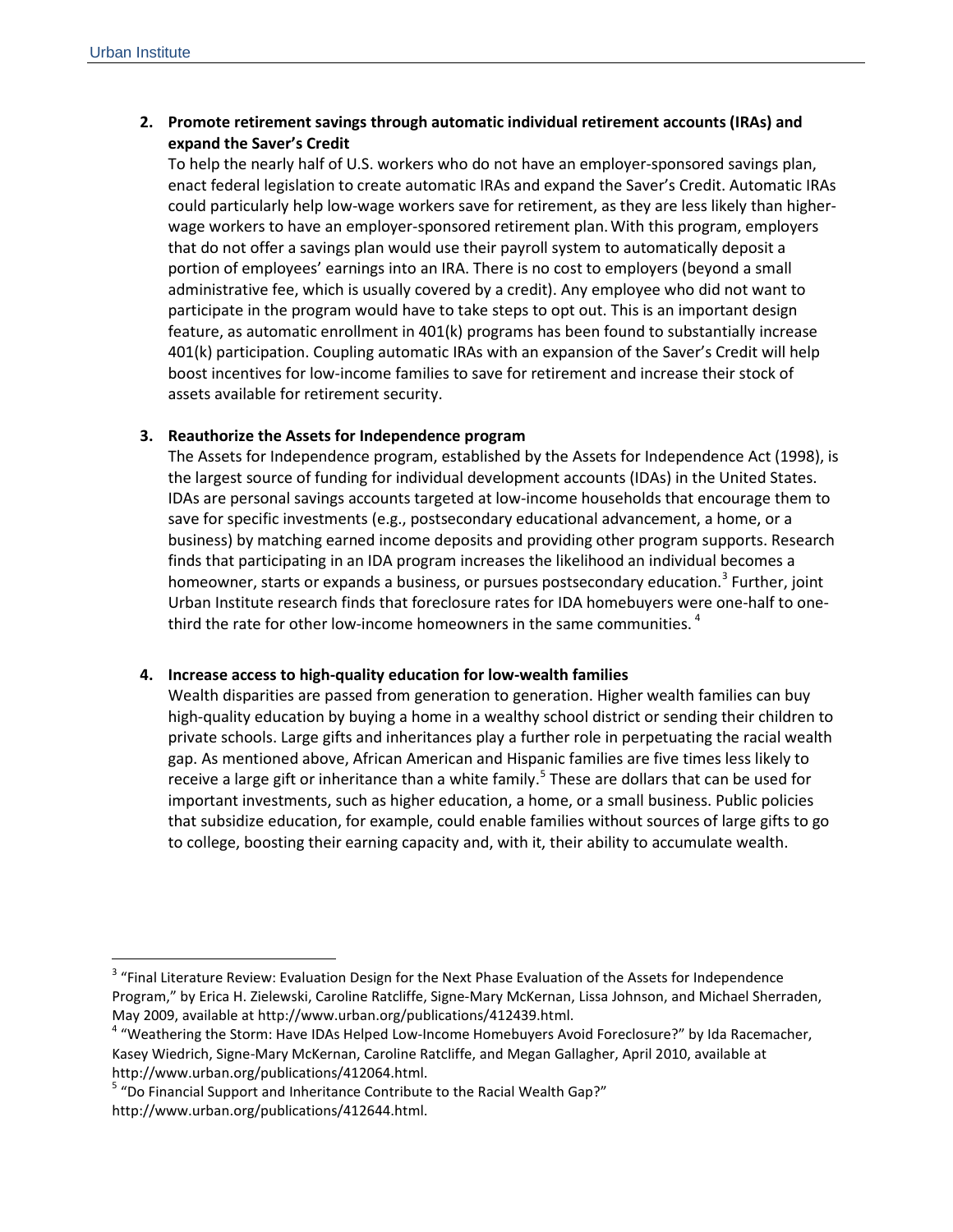**5. Improve access to micro and small business capital for low-wealth groups such as African Americans and Hispanics** 

Self-employment can patch income shortfalls, improve earnings growth, and diversify a family's wealth base beyond homeownership and retirement assets. But access to capital is more difficult for minorities, who are less likely to receive conventional small business loans or large gifts from family members that could finance small businesses.<sup>[6](#page-3-0)</sup> Small business loans are important for economic development, but because the definition of a small business is broad cutoff of 500 employees—the loans are less likely to reach families of color. Microbusinesses are also important for self-sufficiency and wealth building. $\prime$ 

For more information:

 $\overline{a}$ 

Attached brief: "Less Than Equal: Racial Disparities in Wealth Accumulation" by Signe-Mary McKernan, Caroline Ratcliffe, Eugene Steuerle, and Sisi Zhang, April 2013, also available at<http://www.urban.org/publications/412802.html>

**"**The Racial Wealth Gap in America,"a three-minute whiteboard animation video, April 2013, available at<http://www.urban.org/changing-wealth-americans/video/>

"The Changing Wealth of Americans" on the Urban Institute web site, http://www.urban.org/changing-wealth-americans/

"Asset Building for Today's Stability and Tomorrow's Security" by Signe-Mary McKernan and Caroline Ratcliffe [\(http://www.urban.org/url.cfm?ID=1001374\)](http://www.urban.org/url.cfm?ID=1001374) and *Asset Building and Low-Income Familes*, edited by Signe-Mary McKernan and Michael Sherraden [\(http://www.urban.org/books/assetbuilding/index.cfm\)](http://www.urban.org/books/assetbuilding/index.cfm)

<span id="page-3-0"></span> $6$  "Competitive and Special Competative Opportunity Gap Analysis of the 7(a) and 504 Programs," by Kenneth Temkin, Brett Theodos, and Kerstin Gentsch, January 2008, available at http://www.urban.org/publications/411596.html.<br><sup>7</sup> "Small Business and Microenterprise as an Opportunity- and Asset-Bulding Strategy," by Signe-Mary McKernan

<span id="page-3-1"></span>and Henry Chen, June 2005, available a[t http://www.urban.org/publications/311188.html.](http://www.urban.org/publications/311188.html)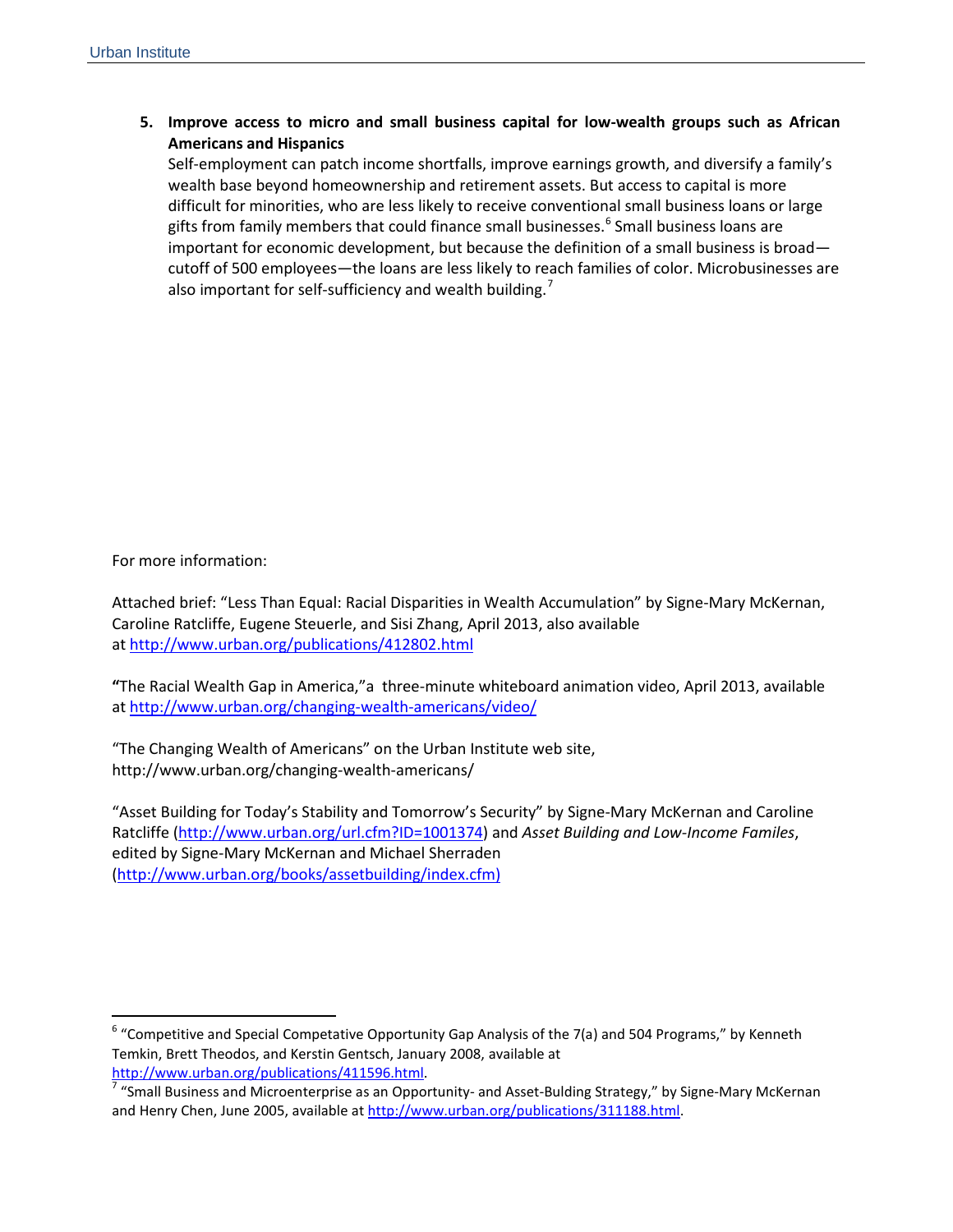

# **Less Than Equal: Racial Disparities in Wealth Accumulation**

### Signe-Mary McKernan, Caroline Ratcliffe, Eugene Steuerle, and Sisi Zhang

When it comes to economic gaps between whites and communities of color in the United States, income inequality tells part of the story. But let's not forget about wealth. Wealth isn't just money in the bank, it's insurance against tough times, tuition to get a better education and a better job, savings to retire on, and a springboard into the middle class. In short, wealth translates into opportunity.

Dolicymakers often focus on income and overlook wealth,<sup>1</sup> but consider:<br>the racial wealth gap is three times<br>larger than the racial income gap<br>Such great wealth disparities help explain why olicymakers often focus on income and overlook wealth, 1 but consider: the racial wealth gap is three times larger than the racial income gap. many middle-income blacks and Hispanics haven't seen much improvement in their relative economic status and, in fact, are at greater risk of sliding backwards.

#### **How Have Wealth Inequality and Income Inequality Changed Over Time?**

Wealth is not just for the wealthy. The poor can have wealth too—and that wealth can accrue over time or provide collateral for borrowing, giving families a way to move up and out of poverty. A home or a car can offer benefits far beyond their cash value. And even a small amount of savings can help families avoid falling into a vicious cycle of debt when a job loss or financial emergency hits.

Wealth disparities have worsened over the past 30 years (figure 1). High-wealth families (the top 20 percent by net worth) saw their average wealth increase by nearly 120 percent between 1983 and 2010, while middle-wealth

families saw their average wealth go up by only 13 percent. The lowest-wealth families those in the bottom 20 percent—saw their average wealth fall well below zero, meaning their average debts exceed their assets.

There is extraordinary wealth inequality between the races. In 2010, whites on average had six times the wealth of blacks and Hispanics (figure 2). So for every \$6.00 whites had in wealth, blacks and Hispanics had \$1.00 (or average wealth of \$632,000 versus \$103,000). 2

The income gap, by comparison, is much smaller. In 2010, the average income for whites was twice that of blacks and Hispanics (\$89,000 versus \$46,000), meaning that for every \$2.00 whites earned, blacks and Hispanics earned \$1.00.

How have these two measures changed over time? Neither has improved, but while the income gap has stayed roughly the same, the wealth gap has grown. In 1983, the average wealth of whites was roughly five times that of black and Hispanics.

In inflation-adjusted 2010 dollars, as opposed to ratios, the gap is also growing—as would happen in any growing economy if the ratios remained constant, much less moved farther apart. The average wealth of white families was \$230,000 higher than the average wealth of black and Hispanic families in 1983 (figure 3). By 2010, the average wealth of white families was over a half-million dollars higher than the average wealth of black and Hispanic families (\$632,000 versus \$98,000 and \$110,000, respectively). If we look at the median family the wealth holdings are lower and the differences are smaller, but the trends are the same. 3

#### **How Does the Racial Wealth Gap Change Over the Life Cycle?**

The racial wealth gap grows sharply with age. Early in wealth-building years (when adults are in their 30s), white families have 3.5 to 4 times the wealth of families of color. Over the life cycle these initial racial differences grow in both absolute and relative terms.

Whites on average are on a higher accumulation curve than blacks or Hispanics. Whites age 32–40 in 1983 had an average family wealth of  $$184,000$  (figure 4). In 2010, near their peak wealth-building years of age 59–67, average white family wealth had shot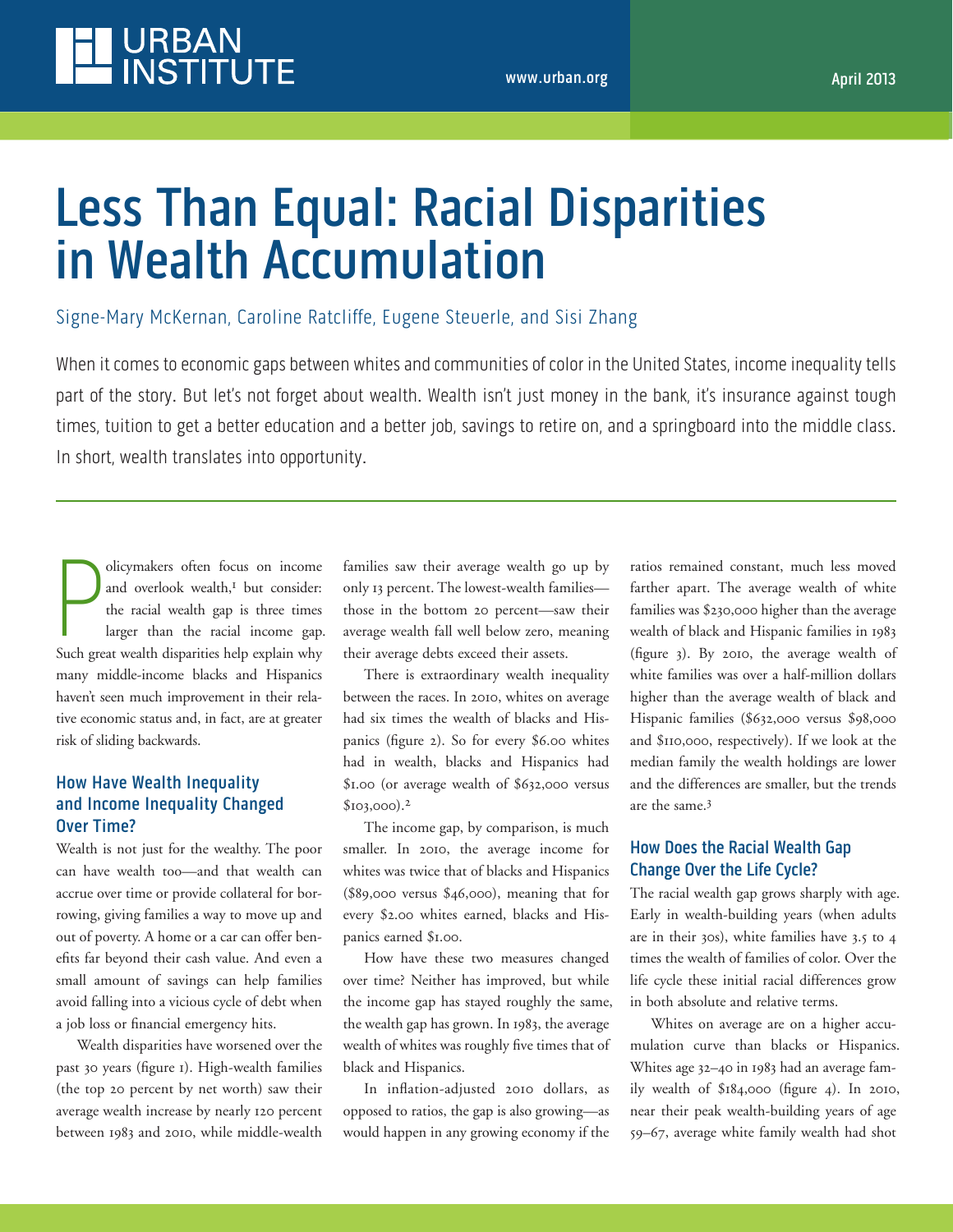

up to \$1.1 million. In contrast, blacks age 32–40 in 1983 saw their average family wealth rise more slowly, from \$54,000 to \$161,000 by 2010. Meanwhile, average family wealth for Hispanics increased from \$46,000 in 1983 to \$226,000 in 2010. In other words, whites in this cohort started with about three and a half times more wealth than blacks in their 30s but had seven times more wealth in their 60s. Compared with Hispanics, whites started with four times more wealth in their 30s but had nearly five times more wealth three decades later.4

Blacks especially, but also Hispanics, are not on the same compound growth path. Particularly important, these families of color are less likely to own homes and have retirement accounts than whites, so they miss out on the automatic behavioral component of these traditionally powerful wealth-building vehicles. In 2010, fewer than half of black and Hispanic families owned homes, while three-quarters of white families did.

#### **How Did the Great Recession Affect Wealth, and Who Lost the Most?**

While the Great Recession didn't cause the wealth disparities between whites and minorities, it did exacerbate them. The 2007–09 recession brought about sharp declines in the wealth of white, black, and Hispanic families alike, but Hispanics experienced the largest decline. Lower home values account for much of Hispanics' wealth loss, while retirement accounts are where blacks were hit hardest.

Between 2007 and 2010, Hispanic families saw their wealth cut by over 40 percent,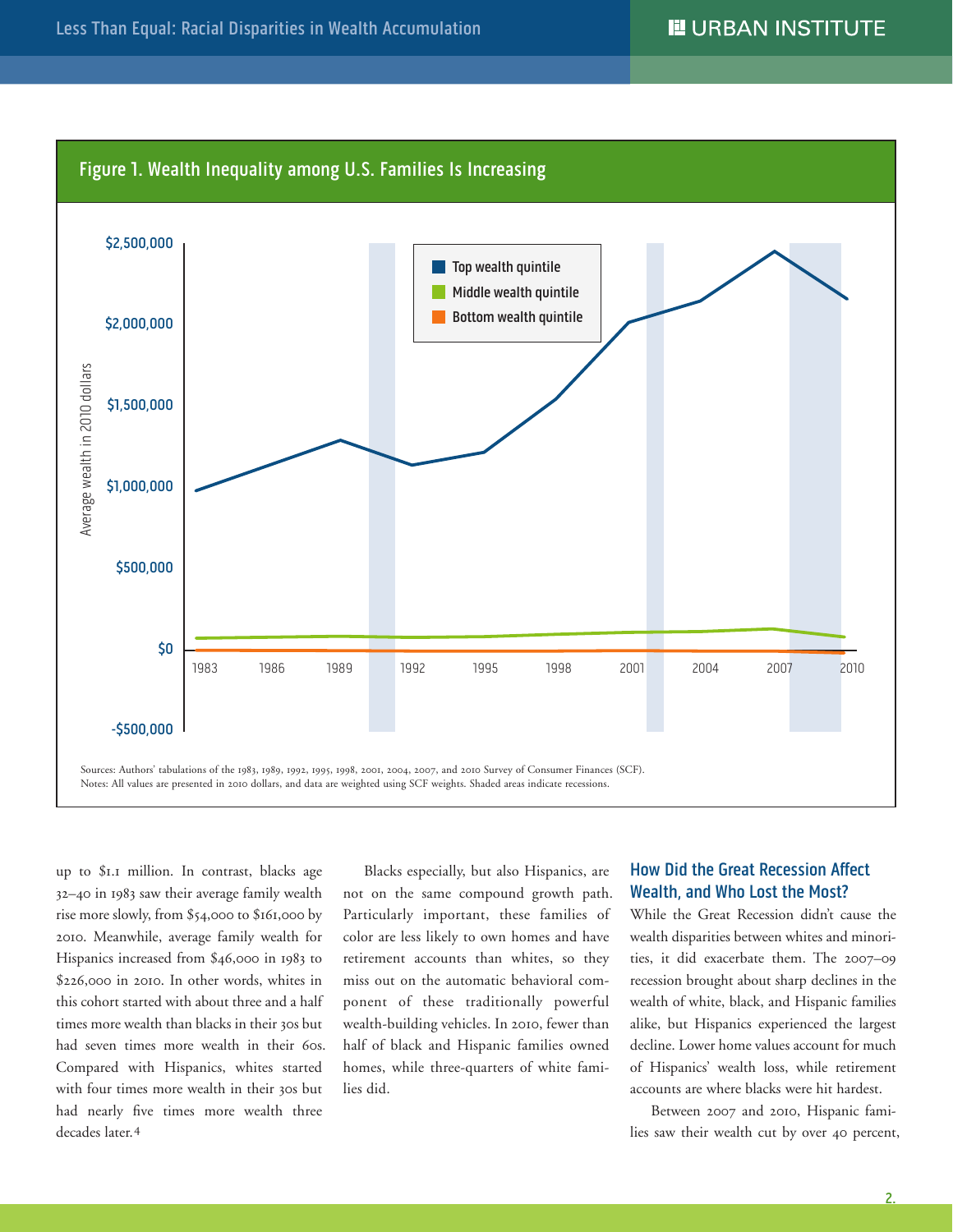## **Figure 2. The Racial Wealth Gap Is Three Times Greater Than the Racial Income Gap**



and black families saw their wealth fall by 31 percent (figure 5). By comparison, the wealth of white families fell by 11 percent.

Like a lot of young families, many Hispanic families bought homes just before the recession. Because they started with higher debt-to-asset values, the sharp decline in housing prices meant an even sharper cut in Hispanics' wealth. 5 As a result, they were also more likely to end up underwater or with negative home equity. Between 2007 and 2010, Hispanics saw their home equity cut in half, compared with about a quarter for black and white families.

In contrast, black families lost the most in retirement assets, while white families experienced a slight increase. On average, blacks saw their retirement assets fall by 35 percent during the Great Recession, compared with a smaller (but still substantial) decline of 18 percent for Hispanic families. This finding is



Source: Authors' tabulations of the 1983, 1989, 1992, 1995, 1998, 2001, 2004, 2007, and 2010 Survey of Consumer Finances (SCF). Notes: All values are presented in 2010 dollars, and data are weighted using SCF weights.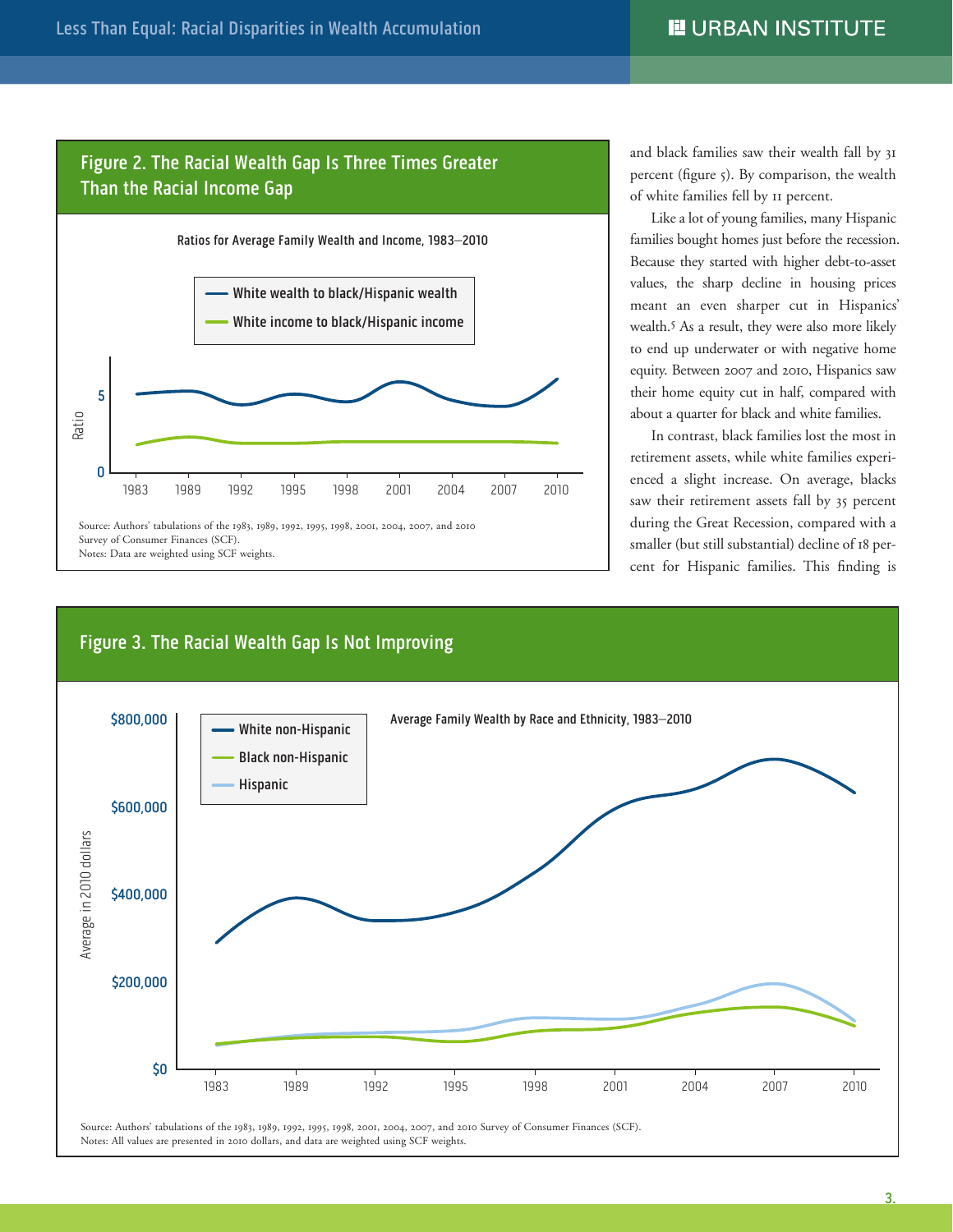#### **Figure 4. The Racial Wealth Gap Grows with Age**



consistent with research that suggests lowerincome families are more likely to withdraw money from retirement savings after a job loss or other adverse event. The high rates of unemployment and other financial needs that took hold with the Great Recession appear to have led to larger declines in retirement savings for black families.

The stock market has essentially recovered since the recession. So, those families able to hold onto their retirement saving over longer periods (such as those who remain employed or have other assets to which they can turn) come out much better than those who sell when markets are low.

### **How Do We Fix This?**

Families of color were disproportionately affected by the recession. However, the fact that they were not on good wealth-building paths before this financial crisis calls into question whether a whole range of policies (from tax to safety net) have actually been helping minorities get ahead in the modern economy. More fundamentally, it raises the question of whether social welfare policies pay too little attention to wealth building and mobility relative to consumption and income.

Because Hispanics and blacks are disproportionately low income, their wealth building is strongly affected by policies aimed at low-income families. Right now, safety net policies emphasize consumption: the Supplemental Nutrition Assistance Program and Temporary Assistance for Needy Families, for example, try to ensure that families have enough food to eat and other basic necessities. Many safety net programs even discourage

saving: families can become ineligible if they have a few thousand dollars in savings. Wealth-building policies, on the other hand, are delivered as tax subsidies for homeownership and retirement. Since families of color are less likely to be able to use these subsidies, they benefit little or not at all.

Most families save by paying off mortgages through homeownership and accumulating wealth in compounding retirement accounts. The automatic component of these assets—a monthly mortgage payment, regular deposits from earnings to savings—facilitate wealth building. Both methods are threatened by some disturbing current trends. The Great Recession led many low-income individuals to fear homeownership even when it became much cheaper on net than renting. Meanwhile mortgage credit has tightened—and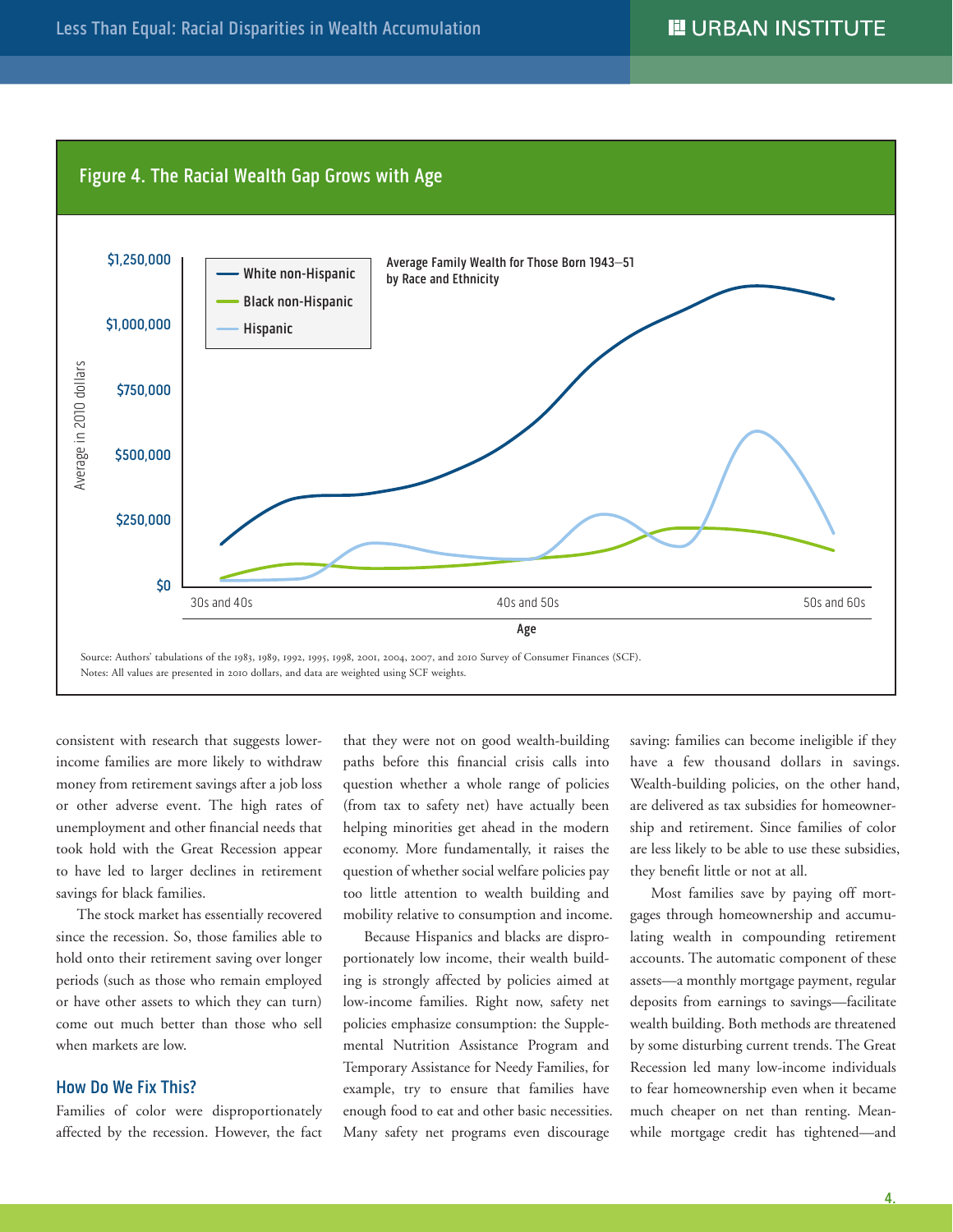

might be further tightened with higher down payment rates—making credit most available in a bubble market and least in a bust market. For low-income families, especially families of color, this can exacerbate wealth inequality. Retirement savings, meanwhile, are threatened as a result of reduced employer contributions to pension plans and early employee withdrawals.

A common misconception is that poor or even low-income families cannot save. Research and evidence from savings programs shows they can. When we examined families

living below the poverty level, we found that over a decade more than 40 percent were able to increase their net worth and save enough to escape asset poverty—in other words, they had enough assets to live at the poverty level for three months without income (about \$3,000 for an individual and \$6,000 for a family of four).

The federal government spends hundreds of billions of dollars each year to support long-term asset development. But these assetbuilding subsidies primarily benefit highincome families, while low-income families

receive next to nothing. Reforming policies like the mortgage interest tax deduction so it benefits all families, and helping families enroll in automatic savings vehicles, will help improve wealth inequality and promote saving opportunities for all Americans. •